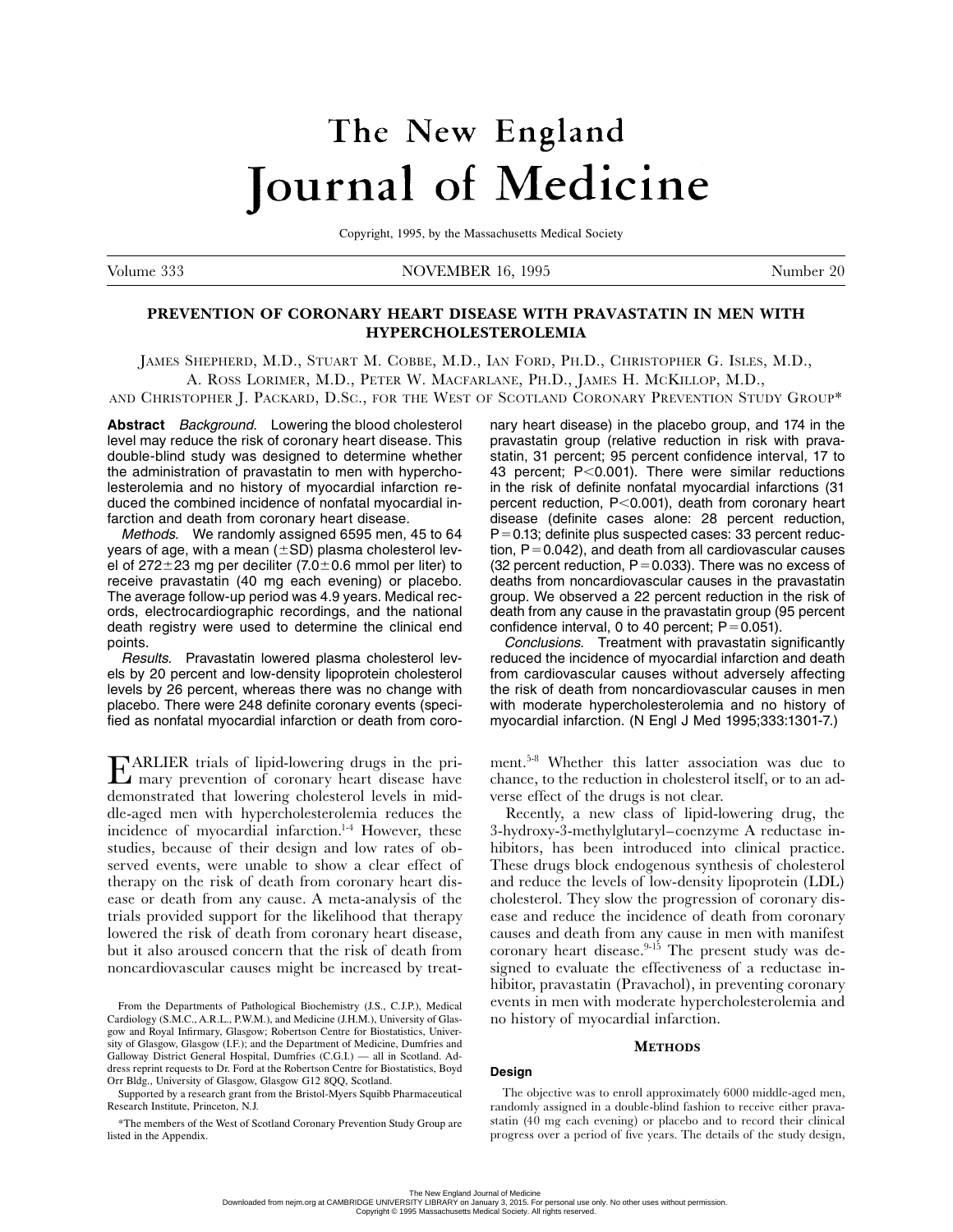including the definitions of the end points, have been described previously.<sup>16</sup> Briefly, the primary end point of the study was the occurrence of nonfatal myocardial infarction or death from coronary heart disease as a first event; these two categories were combined. Other principal end points were the occurrence of death from coronary heart disease and nonfatal myocardial infarction. In all categories, the events were classified as either definite or suspected. In addition to the main end points, the effect of treatment on death from cardiovascular causes, death from any cause, and the frequency of coronary revascularization procedures was analyzed.

All subjects provided written informed consent. The study was approved by the ethics committees of the University of Glasgow and all participating health boards.

#### **Recruitment and Follow-up**

Coronary screening clinics were established in primary medical care facilities throughout the West of Scotland district. Approximately 160,000 men ranging in age from 45 to 64 years were invited to attend the clinics to assess their coronary risk factors. A total of 81,161 appeared for the first visit, and those whose nonfasting plasma cholesterol level was at least 252 mg per deciliter (6.5 mmol per liter) but who had no history of myocardial infarction were given lipid-lowering dietary advice<sup>17</sup> and asked to return four weeks later. A total of 20,914 men returned for the second visit, at which time a lipoprotein profile was obtained that measured plasma cholesterol, the cholesterol content of LDL and high-density lipoprotein (HDL), and plasma triglycerides while the subjects were fasting. If on this occasion the LDL cholesterol level was at least 155 mg per deciliter (4.0 mmol per liter) and the subject had no exclusion criteria,<sup>16</sup> he was advised to stay on the lipid-lowering diet for a further four weeks and then to return for a third visit (13,654 attended), at which time a second lipoprotein profile and a 12-lead electrocardiogram (ECG) were obtained. On the fourth visit the patients underwent randomization if they met the following criteria: fasting LDL cholesterol level of at least 155 mg per deciliter during the second and third visits, with at least one value of 174 mg per deciliter or above (4.5 mmol per liter) and one value of 232 mg per deciliter or below (6.0 mmol per liter); no serious ECG abnormalities according to Minnesota code18 1 (pathologic Q waves), 4-1, 5-1, or 7-1-1 or arrhythmia such as atrial fibrillation; and no history of myocardial infarction or other serious illness, although men with stable angina who had not been hospitalized within the previous 12 months were eligible. Further details of the inclusion and exclusion criteria were described previously.16

The subjects were seen at three-month intervals, and dietary advice was reinforced on each occasion. A fasting lipoprotein profile was obtained every six months, and an ECG was recorded annually or as required clinically. The subjects received a full medical examination by a physician each year.

## **Laboratory Analyses**

The cholesterol measurement during the first visit was performed on a Reflotron bench-top analyzer (Boehringer–Mannheim, Lewes, Kent, United Kingdom). All subsequent laboratory analyses, including biochemical, hematologic, and lipoprotein profiles, were conducted at the central laboratory at the Glasgow Royal Infirmary. Lipoprotein profiles were determined according to the Lipid Research Clinics protocol<sup>19</sup> with enzymatic cholesterol and triglyceride assays. The laboratory was certified through the Lipid Standardization Program of the Centers for Disease Control and Prevention in Atlanta. Abnormalities in the results of blood tests were identified with the use of published reference ranges.16

Siemens Sicard 440 electrocardiographs were used to record the 12-lead ECGs, and the data were transmitted by telephone to the ECG core laboratory at the Glasgow Royal Infirmary for storage on a central Mingocare data base (Siemens Elema, Stockholm, Sweden) and subsequent automated classification according to the Minnesota code, including serial comparisons.18,20-22 All ECG results were verified by visual inspection.

#### **Identification and Classification of End Points**

At each follow-up visit, adverse events were documented on the basis of the subjects' recall, and if appropriate, further information was obtained from hospital records. All data on randomized subjects were flagged electronically on national computer data bases so that the numbers of deaths, incident cancers, hospitalizations, and cardiac surgeries could be monitored according to previously described methods.23 Potential end points were reviewed and classified according to predefined criteria16 by the End-Points Committee, whereas non–coronary heart disease events were reviewed and classified by the Adverse-Events Committee. The progress and conduct of the study were monitored regularly by the independent, unblinded Data and Safety Monitoring Committee. Except for the trial statistician and his assistant, all trial personnel remained unaware of the subjects' treatment assignments throughout the study.

### **Statistical Analysis**

All data were analyzed according to the intention-to-treat principle. The results of the two fasting lipoprotein profiles obtained during visits 2 and 3 were averaged to produce base-line values. The LDL cholesterol results were analyzed according to both the treatment actually received and the intention-to-treat principle. The analysis based on actual treatment used only the measured lipid levels in subjects who had attended the previous scheduled visit and who had been issued with trial medication at that visit. For the intention-to-treat analysis, all recorded levels were included, without reference to the subjects' degree of compliance at previous visits. In addition, in cases in which no lipid value was available for a scheduled visit and no medication had been issued at the previous visit, the subject's base-line level was used. For each end-point category, the lengths of time to a first event were compared with use of the log-rank test, and the relative reduction in risk resulting from pravastatin treatment, with 95 percent confidence intervals, was calculated with the Cox proportional-hazards model.24 In addition, Kaplan–Meier time-to-event curves were used to estimate the absolute risk of each event at five years for each treatment group. When a silent myocardial infarction was detected on the basis of serial comparison of ECGs, the event was con-

Table 1. Base-Line Characteristics of the Randomized Subjects, According to Treatment Group.\*

| <b>CHARACTERISTIC</b>                                 | PLACEBO<br>$(N = 3293)$ | PRAVASTATIN<br>$(N = 3302)$ |
|-------------------------------------------------------|-------------------------|-----------------------------|
| <b>Continuous variables</b>                           |                         |                             |
| $Age - yr$                                            | $55.1 \pm 5.5$          | $55.3 \pm 5.5$              |
| Body-mass index†                                      | $26.0 \pm 3.1$          | $26.0 \pm 3.2$              |
| Blood pressure $-$ mm $Hg$                            |                         |                             |
| Systolic                                              | $136 \pm 17$            | $135 \pm 18$                |
| Diastolic                                             | $84 \pm 10$             | $84 + 11$                   |
| $Cholesterol$ - mg/dl                                 |                         |                             |
| Total                                                 | $272 + 22$              | $272 \pm 23$                |
| LDL                                                   | $192 \pm 17$            | $192 \pm 17$                |
| HDL                                                   | $44 \pm 10$             | $44 + 9$                    |
| $Triglycerides - mg/dl$                               | $164 \pm 68$            | $162 + 70$                  |
| Alcohol consumption — units/wk‡                       | $11 \pm 13$             | $12 \pm 14$                 |
| <b>Categorical variables</b> — no. of subjects $(\%)$ |                         |                             |
| Angina§                                               | 174(5)                  | 164(5)                      |
| Intermittent claudication§                            | 96 (3)                  | 97(3)                       |
| <b>Diabetes</b>                                       | 35(1)                   | 41 $(1)$                    |
| Hypertension (self-reported)                          | 506(15)                 | 531 (16)                    |
| Minor ECG abnormality                                 | 259(8)                  | 275(8)                      |
| Smoking status                                        |                         |                             |
| Never smoked                                          | 705 (21)                | 717(22)                     |
| Exsmoker                                              | 1127(34)                | 1138 (34)                   |
| Current smoker                                        | 1460 (44)               | 1445 (44)                   |
| <b>Employment</b> status                              |                         |                             |
| Employed                                              | 2324 (71)               | 2330 (71)                   |
| Unemployed                                            | 459 (14)                | 430 (13)                    |
| Retired                                               | 338 (10)                | 330 (10)                    |
| Disabled                                              | 171(5)                  | 210(6)                      |
|                                                       |                         |                             |

 $*$ Plus–minus values are means  $\pm$ SD. To convert values for cholesterol to millimoles per liter, multiply by 0.026, and to convert values for triglycerides to millimoles per liter, multiply by 0.011.

†The weight in kilograms divided by the square of the height in meters.

‡A unit was defined as 1 measure (60 ml) of liquor, 1 glass (170 ml) of wine, or a half pint (300 ml) of beer.

§As indicated by positive responses on the Rose questionnaire.

The New England Journal of Medicine<br>Downloaded from nejm.org at CAMBRIDGE UNIVERSITY LIBRARY on January 3, 2015. For personal use only. No other uses without permission. Copyright © 1995 Massachusetts Medical Society. All rights reserved.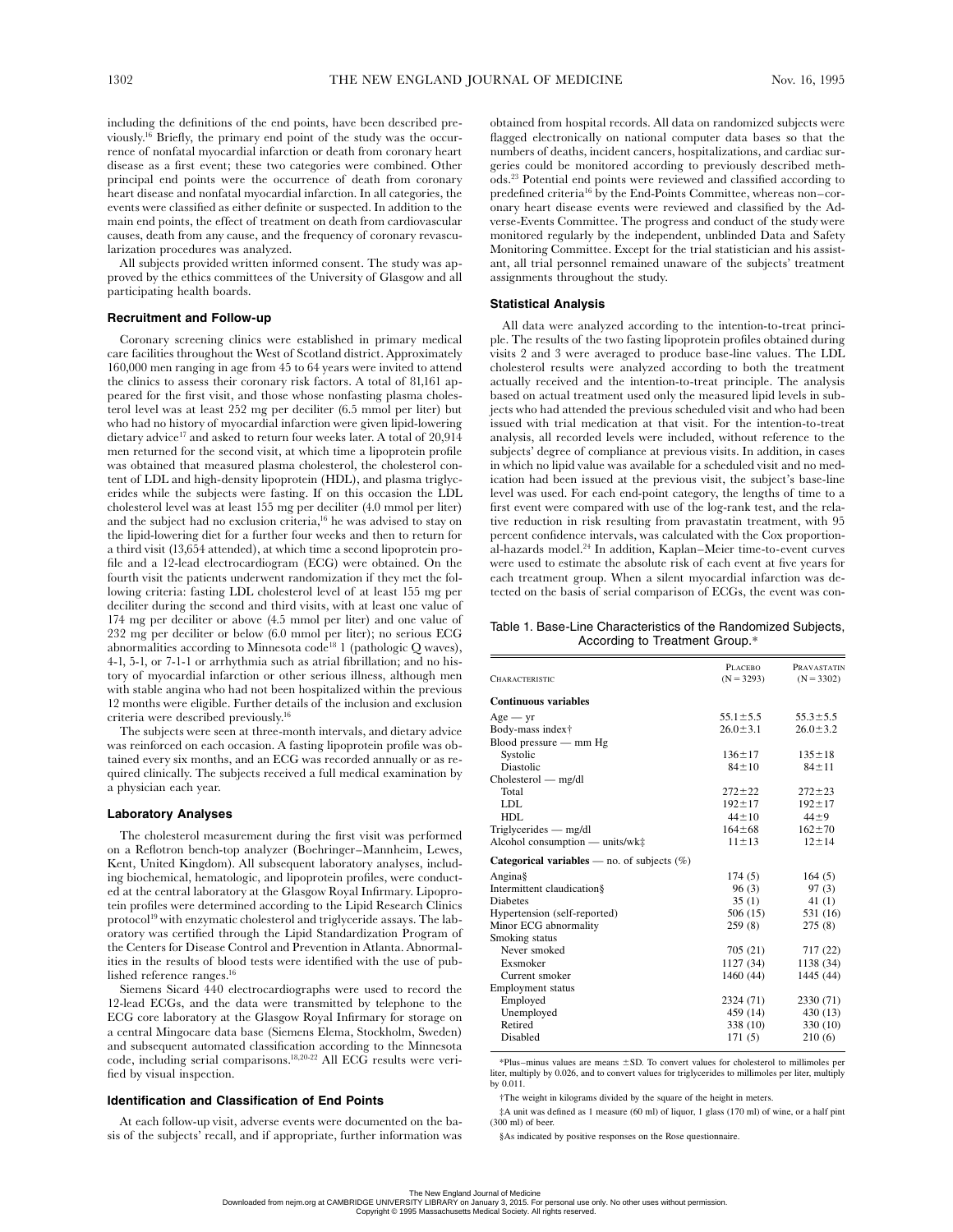

terol Levels.

To convert values for cholesterol to millimoles per liter, multiply by 0.026.

sidered to have occurred midway between the first diagnostic ECG and the previous ECG. Two-tailed P values were used throughout.

For the primary end point, an analysis was performed for predefined subgroups<sup>16</sup> characterized at base line according to age  $(<55$ years or 55 years), smoking status (smoker or nonsmoker of cigarettes, cigars, or pipes), and whether at least two of the following risk factors were present: smoking, hypertension, a history of chest pain or intermittent claudication (as indicated by positive responses on the Rose questionnaire), diabetes, and a minor ECG abnormality associated with coronary heart disease (Minnesota code 4-2, 4-3, 5-2, or 5-3). In addition, the effect of treatment was examined in a subgroup

with and a subgroup without vascular disease at base line. Vascular disease was considered to be present if there was evidence of angina, intermittent claudication, stroke, transient ischemic attack, and ECG abnormalities according to the Minnesota code. Finally, the influence of base-line lipid levels on the effect of treatment was assessed by dividing the randomized population according to the median plasma cholesterol, LDL or HDL cholesterol, or plasma triglyceride concentration.

The Data and Safety Monitoring Committee conducted annual reviews of the main end points according to the O'Brien and Fleming criteria for stopping the trial prematurely.<sup>2</sup> The overall P value indicating statistical significance was set at 0.01.

# **RESULTS**

A total of 6595 subjects underwent randomization. The clinical characteristics of the subjects who were screened and those who were randomized have been described previously.26 The first patient was enrolled on February 1, 1989, and recruitment was completed by September 30, 1991. The final visits were made between February and May 1995, by which time the study population had accrued 32,216 subject-years of follow-up (an average of 4.9 years per subject). At the end of the study, the vital and clinical status of all randomized subjects was ascertained. The base-line characteristics of the pravastatin and placebo groups are summarized in Table 1. As expected in a trial of this size, the groups were well balanced. For the study population as a whole, the average  $(\pm SD)$ plasma cholesterol level was 272±23 mg per deciliter  $(7.0 \pm 0.6$  mmol per liter), the LDL cholesterol level was  $192 \pm 17$  mg per deciliter  $(5.0 \pm 0.5$  mmol per liter), and the HDL cholesterol level was  $44\pm9$  mg per deciliter  $(1.14 \pm 0.26$  mmol per liter). On the basis of positive responses on the Rose questionnaire, evidence of angina was present in 5 percent of the men, whereas 8 percent had ECG ST-T wave changes (Minnesota codes 4-2, 4-3, 5-2, and 5-3). The prevalence of self-reported diabetes mellitus was 1 percent, and that of hypertension was 16 percent; 44 percent of the subjects were current smokers.

## **Withdrawals**

The cumulative rates of withdrawal from treatment in the placebo and pravastatin groups were 14.9 percent and 15.5 percent, respectively, at year 1, 19.1 percent and 19.4 percent at year 2, 22.5 percent and 22.7 percent at year 3, 25.2 percent and 24.7 percent at year 4, and 30.8 percent and 29.6 percent at year 5. There was no significant difference in the withdrawal rates between the two groups at any time. The disproportionate increase from year 4 to year 5 can be attributed to the withdrawal from the study of some subjects who had

| Table 2. End Points of the Study.* |  |
|------------------------------------|--|
|------------------------------------|--|

| <b>VARIABLE</b>                                       | <b>PLACERO</b><br>$(N = 3293)$ | PRAVASTATIN<br>$(N = 3302)$             | P VALUE | <b>RISK REDUCTION WITH</b><br>PRAVASTATIN (95% CI) |
|-------------------------------------------------------|--------------------------------|-----------------------------------------|---------|----------------------------------------------------|
|                                                       |                                | no. of events (absolute % risk at 5 yr) | $\%$    |                                                    |
| Definite coronary events                              |                                |                                         |         |                                                    |
| Nonfatal MI or death from CHD                         | 248 (7.9)                      | 174(5.5)                                | < 0.001 | 31 (17 to 43)                                      |
| Nonfatal MI (silent MIs omitted) or<br>death from CHD | 218 (7.0)                      | 150(4.7)                                | < 0.001 | 33 (17 to 45)                                      |
| Nonfatal MI                                           | 204(6.5)                       | 143(4.6)                                | < 0.001 | 31 (15 to 45)                                      |
| Death from CHD                                        | 52(1.7)                        | 38(1.2)                                 | 0.13    | $28 (-10 to 52)$                                   |
| Definite + suspected coronary events                  |                                |                                         |         |                                                    |
| Nonfatal MI or death from CHD                         | 295(9.3)                       | 215(6.8)                                | < 0.001 | 29 (15 to 40)                                      |
| Nonfatal MI (silent MIs omitted) or<br>death from CHD | 240 (7.6)                      | 166(5.3)                                | < 0.001 | 32 (17 to 44)                                      |
| Nonfatal MI                                           | 246 (7.8)                      | 182(5.8)                                | 0.001   | 27 (12 to 40)                                      |
| Death from CHD                                        | 61(1.9)                        | 41 $(1.3)$                              | 0.042   | 33 (1 to 55)                                       |
| Other events                                          |                                |                                         |         |                                                    |
| Coronary angiography                                  | 128(4.2)                       | 90(2.8)                                 | 0.007   | 31 (10 to 47)                                      |
| PTCA or CABG                                          | 80(2.5)                        | 51 (1.7)                                | 0.009   | 37 (11 to 56)                                      |
| Fatal or nonfatal stroke                              | 51(1.6)                        | 46(1.6)                                 | 0.57    | $11 (-33 to 40)$                                   |
| Incident cancer                                       | 106(3.3)                       | 116(3.7)                                | 0.55    | $-8$ ( $-41$ to 17)                                |
| Death from other causes                               |                                |                                         |         |                                                    |
| Other cardiovascular causes (including<br>stroke)     | 12                             | 9                                       |         |                                                    |
| Suicide                                               | 1                              | $\mathbf{2}$                            |         |                                                    |
| Trauma                                                | 5                              | 3                                       |         |                                                    |
| Cancer                                                | 49 $(1.5)$                     | 44(1.3)                                 | 0.56    | $11 (-33 to 41)$                                   |
| All other causes                                      | 7                              | 7                                       |         |                                                    |
| Death from all cardiovascular causes                  | 73(2.3)                        | 50 (1.6)                                | 0.033   | 32 (3 to 53)                                       |
| Death from noncardiovascular causes                   | 62(1.9)                        | 56 (1.7)                                | 0.54    | $11 (-28 to 38)$                                   |
| Death from any cause                                  | 135(4.1)                       | 106(3.2)                                | 0.051   | 22(0 to 40)                                        |

\*The P values are based on the log-rank test. No formal analysis was carried out for events with a low incidence. CI denotes confidence interval, CHD coronary heart disease, MI myocardial infarction, PTCA percutaneous transluminal coronary angioplasty, and CABG coronary-artery bypass graft.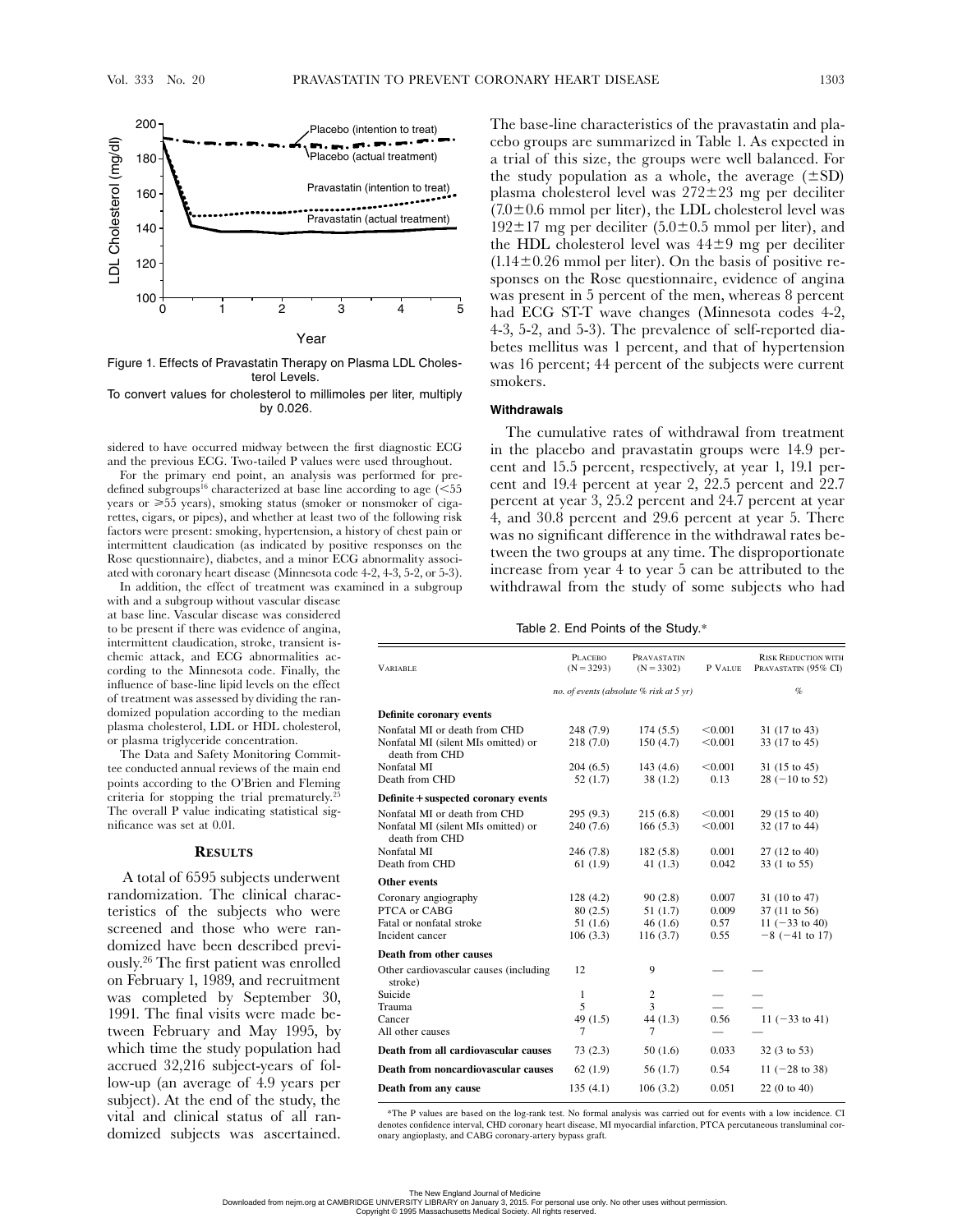

Figure 2. Kaplan–Meier Analysis of the Time to a Definite Nonease, According to Treatment Group.

completed the five years of follow-up and who could have proceeded further but did not wish to do so.

## **Reduction in Lipid Levels**

When the data were analyzed according to the treatment actually received, pravastatin was found to have lowered plasma levels of cholesterol by 20 percent, LDL cholesterol by 26 percent (Fig. 1), and triglycerides by 12 percent, whereas HDL cholesterol was increased by 5 percent. There were no such changes with placebo. When the data were analyzed according to the intention-to-treat principle, because such analysis includes subjects who withdrew and noncompliant subjects,

there was an apparent reduction in the observed difference in LDL cholesterol levels between treatment groups over time. This result is in contrast to that based on actual treatment, which showed that the differnce was maintained.

#### **End Points**

As compared with placebo, pravastatin produced a significant reduction in the risk of the combined primary end point of definite nonfatal myocardial infarction and death from coronary heart disease (reduction, 31 percent; 95 percent confidence interval, 17 to 43 percent;  $P<0.001$ ; absolute difference in the risk at five years, 2.4 percentage points) (Table 2 and Fig. 2). The effects of pravastatin on other principal end points are given in Table 2 and Figure 3. The reduction in the risk of nonfatal myocardial infarction was significant  $(P \le 0.001)$  whether the definite cases of myocardial infarction were considered alone or in combination with suspected cases. Excluding silent myocardial infarctions from the analysis of the primary end point did not affect the outcome (Table 2). For the end point of death from coronary heart disease, there was a significant treatment effect in the analysis of both definite and suspected cases (risk reduction, 33 percent; 95 percent confidence interval, 1 to 55 percent;  $P=0.042$ ), but not in the analysis of definite cases alone, probably because of the smaller number of events in this group. However, there was a similar reduction in risk (28 percent). When the effect of treatment with pravastatin on death from all cardiovascular causes was analyzed, a 32 percent reduction in risk (95 percent confidence interval, 3 to 53 percent;  $P=0.033$ ) was observed. Treatment with pravastatin was associated with similar reductions in the frequency of coronary angiography (31 percent; 95 percent confidence interval, 10 to 47 percent;  $P=0.007$ )



The New England Journal of Medicine<br>Downloaded from nejm.org at CAMBRIDGE UNIVERSITY LIBRARY on January 3, 2015. For personal use only. No other uses without permission. Copyright © 1995 Massachusetts Medical Society. All rights reserved.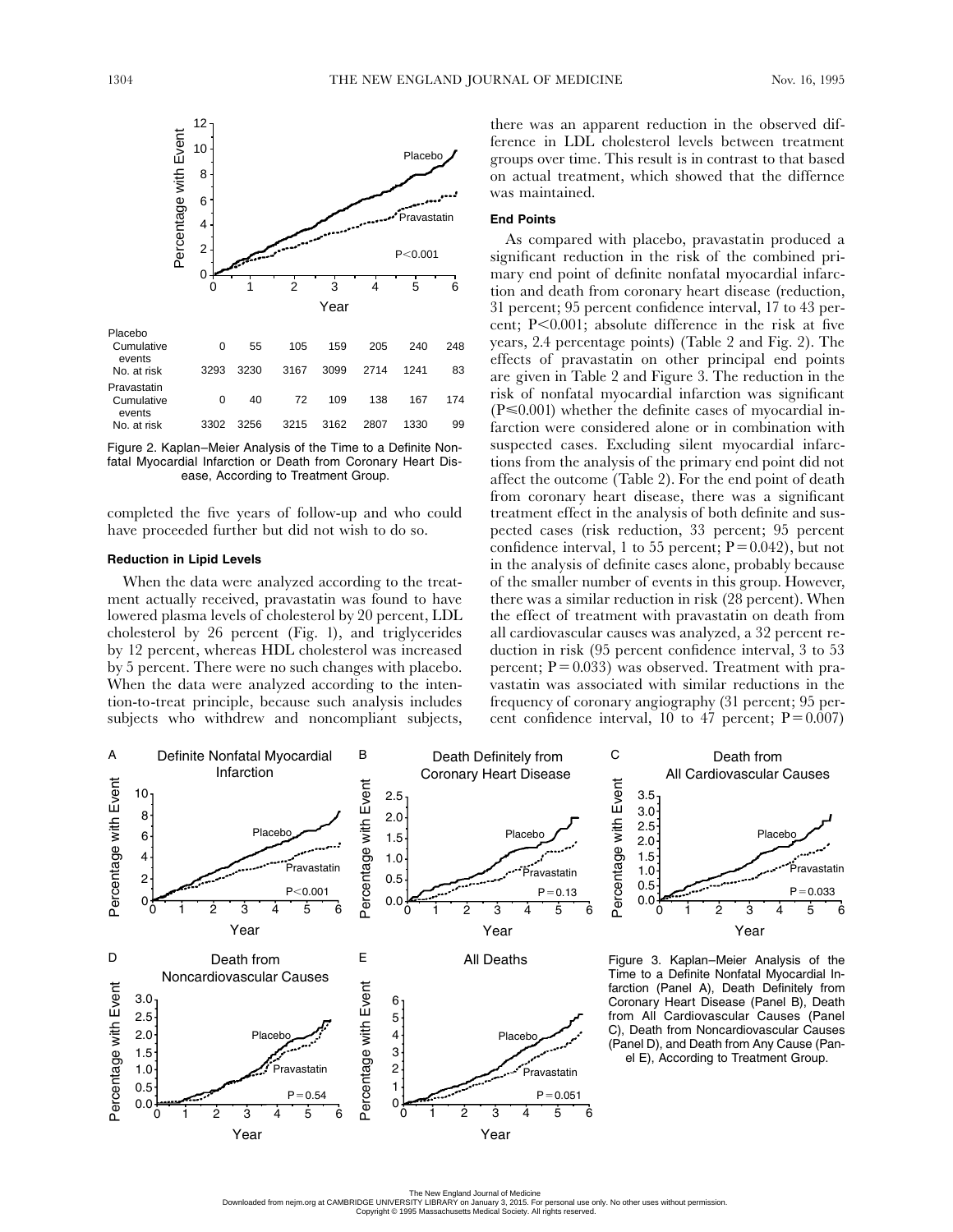and revascularization procedures (37 percent; 95 percent confidence interval, 11 to 56 percent;  $P=0.009$ ).

There were 56 deaths from noncardiovascular causes in the pravastatin group and 62 in the placebo group ( $P=0.54$ ). There was no significant difference between treatment groups in the numbers of deaths from cancer, suicide, or trauma. There were 46 strokes (6 of which were fatal) in the pravastatin group and 51 (4 fatal) in the placebo group. In the pravastatin group, the reduction in the number of deaths from cardiovascular causes in the absence of any increase in the number of deaths from noncardiovascular causes resulted in a 22 percent reduction in the overall risk of death (95 percent confidence interval, 0 to 40 percent;  $P = 0.051$ ).

The beneficial effects of pravastatin therapy were evident in all subgroups (Table 3). The numbers of subjects in the subgroups with either

multiple risk factors at base line or vascular disease at base line were too small to show a statistically significant effect.

## **Other Adverse Events**

In the pravastatin group 116 subjects had incident (fatal or nonfatal) cancers, as compared with 106 in the placebo group ( $P=0.55$ ). These figures include cases of malignant melanoma but not minor skin cancers. For the placebo and pravastatin groups, respectively, there were 30 and 31 gastrointestinal cancers, 26 and 32 genitourinary cancers, 28 and 27 respiratory tract cancers, and 22 and 26 other cancers. Twenty subjects in the pravastatin group reported myalgia, and 97 muscle aches. The corresponding numbers in the placebo group were 19 and 102 (P not significant). Four subjects (three in the pravastatin group and one in the placebo group) had asymptomatic episodes of elevated creatine kinase concentrations  $(>10$  times the upper reference limit). Elevations in aspartate aminotransferase and alanine aminotransferase values  $(>3$  times the upper reference limits) were recorded for 26 and 16 subjects, respectively, in the pravastatin group, as compared with 20 and 12 subjects in the placebo group (P not significant).

## **DISCUSSION**

As compared with placebo, pravastatin reduced the risk of fatal or nonfatal coronary events in middle-aged men with hypercholesterolemia and no history of myocardial infarction by approximately 30 percent. The beneficial effects of treatment were remarkably consistent across a variety of coronary end points. In contrast to the results of studies using resins, fibrates, or other

Table 3. Incidence of the Primary End Point, According to Subgroup.

| <b>VARIABLE</b>        | <b>SUBGROUP</b>  | $No.$ $OF$<br><b>SUBJECTS</b> | PLACEBO                                      | PRAVASTATIN | P VALUE* | <b>RISK REDUCTION</b><br>WITH PRAVASTATIN<br>$(95\% \text{ C}I)$ |
|------------------------|------------------|-------------------------------|----------------------------------------------|-------------|----------|------------------------------------------------------------------|
|                        |                  |                               | no. of events<br>(absolute $%$ risk at 5 yr) | $\%$        |          |                                                                  |
| Age                    | $<$ 55 yr        | 3225                          | 96(6.1)                                      | 57(3.5)     | 0.0024   | 40 (16 to 56)                                                    |
|                        | $≥55$ yr         | 3370                          | 152 (9.8)                                    | 117(7.3)    | 0.0089   | 27 (8 to 43)                                                     |
| Current smoking status | Nonsmoker        | 3687                          | 104(6.0)                                     | 74 (4.3)    | 0.016    | 31 (6 to 48)                                                     |
|                        | Smoker           | 2905                          | 144 (10.4)                                   | 100(7.0)    | 0.0035   | 31 (12 to 47)                                                    |
| Multiple risk factors† | Absent           | 5401                          | 178 (6.9)                                    | 114(4.4)    | < 0.001  | 37 (20 to 50)                                                    |
|                        | Present          | 1194                          | 70 (12.7)                                    | 60(10.2)    | 0.20     | $20 (-13 to 43)$                                                 |
| Cholesterol level#     | $<$ 269 mg/dl    | 3192                          | 122(8.1)                                     | 80(5.4)     | 0.0019   | 36 (15 to 51)                                                    |
|                        | $\geq$ 269 mg/dl | 3403                          | 126 (7.8)                                    | 94 (5.6)    | 0.021    | 27 (4 to 44)                                                     |
| LDL cholesterol level# | $<$ 189 mg/dl    | 3211                          | 110(7.6)                                     | 71 (4.9)    | 0.0025   | 37 (15 to 53)                                                    |
|                        | $\geq$ 189 mg/dl | 3384                          | 138 (8.3)                                    | 103(6.1)    | 0.016    | 27 (6 to 43)                                                     |
| HDL cholesterol level# | $\geq 43$ mg/dl  | 3304                          | 99 (6.2)                                     | 66 (4.3)    | 0.011    | 33 (9 to 51)                                                     |
|                        | $<$ 43 mg/dl     | 3291                          | 149 (9.7)                                    | 108(6.7)    | 0.0035   | 31 (11 to 46)                                                    |
| Triglyceride level§    | $<$ 148 mg/dl    | 3239                          | 98 (6.3)                                     | 72 (4.4)    | 0.024    | 29 (4 to 48)                                                     |
|                        | $\geq 148$ mg/dl | 3356                          | 150 (9.4)                                    | 102(6.6)    | 0.0025   | 32 (12 to 47)                                                    |
| Prior vascular disease | Absent           | 5529                          | 183 (7.0)                                    | 125(4.7)    | < 0.001  | 33 (15 to 46)                                                    |
|                        | Present          | 1066                          | 65 (12.8)                                    | 49 (9.6)    | 0.075    | $29(-4 \text{ to } 51)$                                          |

\*The P values are based on the log-rank test.

The presence of two or more of the following risk factors: smoking, hypertension, a history of chest pain or intermittent<br>claudication (as indicated by positive responses on the Rose questionnaire), diabetes, and a minor E ciated with coronary heart disease (Minnesota code 4-2, 4-3, 5-2, or 5-3).

‡To convert values for cholesterol to millimoles per liter, multiply by 0.026.

§To convert values for triglycerides to millimoles per liter, multiply by 0.011.

3-hydroxy-3-methylglutaryl–coenzyme A reductase inhibitors,<sup>14,9</sup> the time-to-event curves began to diverge within six months of the initiation of treatment and continued to do so at the same rate throughout the trial. The frequency of the need for coronary angiography and revascularization procedures was significantly lower in the pravastatin group than in the placebo group.

The subjects in this study were representative of the general population in terms of socioeconomic status and risk factors (Table 1). Their plasma cholesterol levels were in the highest quartile of the range found in the British population.<sup>27</sup> A number had evidence of minor vascular disease, and in order to make the findings of the trial applicable to typical middle-aged men with hypercholesterolemia, they were not excluded.

In line with accepted guidelines, $28$  the LDL cholesterol level was used as a criterion for entry into the study. As compared with placebo, pravastatin produced a major reduction in this lipoprotein fraction (Fig. 1) and moderate decreases in plasma triglycerides, as well as an increase in HDL cholesterol. These changes are in line with the expected response to pravastatin,<sup>29</sup> and all could potentially result in clinical benefit. The changes in the LDL cholesterol level are more substantial than those observed in earlier primary prevention studies.<sup>1-4</sup>

When the subjects were divided into two groups according to their lipid levels at base line, we found that coronary risk was related to higher plasma LDL cholesterol and triglyceride levels (i.e., levels above the median values) and lower HDL cholesterol levels (i.e., levels below the median value) (Table 3). The plasma cholesterol level was not a significant factor, principally because of the narrow range of cholesterol values used as a criterion for entry into the study. The relative reduc-

Copyright © 1995 Massachusetts Medical Society. All rights reserved.

The New England Journal of Medicine<br>Downloaded from nejm.org at CAMBRIDGE UNIVERSITY LIBRARY on January 3, 2015. For personal use only. No other uses without permission.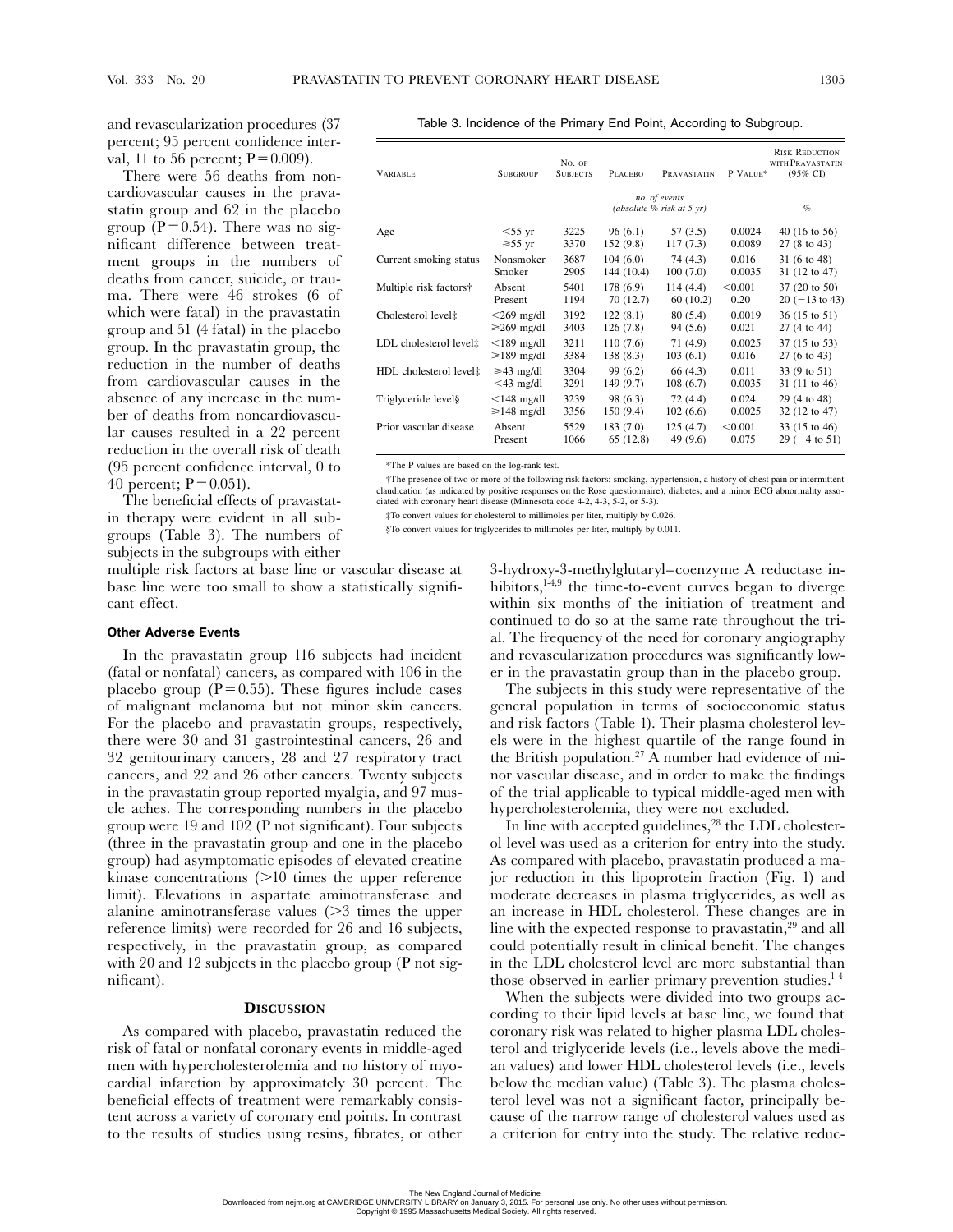tion in risk with pravastatin therapy was statistically significant and of a similar magnitude in subjects with lipid values above and below the median.

The relative reductions in risk attributable to pravastatin therapy were not affected by age  $\approx$  55 years vs.  $\geq 55$  years) or smoking status. Furthermore, a significant treatment effect was seen in the subgroup without multiple risk factors and the subgroup without preexisting vascular disease. Thus, it is possible to conclude that in the subjects who might be considered to fall strictly into the primary-prevention category, pravastatin therapy produced a significant reduction in the relative risk of a coronary event.

Pravastatin therapy was well tolerated and resulted in no more study withdrawals than placebo. In particular, as in an earlier study,<sup>15</sup> there was no evidence that pravastatin adversely affected liver function or caused myopathy. Our results support those of a recent secondary-prevention trial<sup>9</sup> that found that lipid lowering with a 3-hydroxy-3-methylglutaryl–coenzyme A reductase inhibitor is not associated with an increased risk of death from noncardiovascular causes. As in that earlier trial,<sup>9</sup> a comparison of the treatment and placebo groups showed no significant increase in the incidence of fatal or incident cancers or deaths due to suicide or trauma. More data on the adverse-event profile of this class of drugs will become available as the results of other prevention trials are published. In the current study, the benefit of pravastatin therapy with respect to fatal coronary events and the absence of any increase in the number of deaths from other causes led to a 22 percent reduction in the relative risk of death from any cause  $(P=0.051)$ .

From the data in Table 2, it can be estimated that treating 1000 middle-aged men with hypercholesterolemia and no evidence of a previous myocardial infarction with pravastatin for five years will result in 14 fewer coronary angiograms, 8 fewer revascularization procedures, 20 fewer nonfatal myocardial infarctions, 7 fewer deaths from cardiovascular causes, and 2 fewer deaths from other causes than would be expected in the absence of treatment. Since these figures are based on an intention-to-treat analysis, the magnitude of the benefit in fully compliant subjects is likely to be greater. These findings can be compared favorably with the results of the Medical Research Council trial<sup>30,31</sup> of the treatment of mild hypertension in middle-aged subjects. In that study, it was estimated that five years of active treatment of 1000 men ranging in age from 35 to 64 years would result in six fewer strokes and two fewer cardiovascular events than would be expected. Thus, our results indicate that reducing cholesterol levels with pravastatin reduces the risk of coronary events in asymptomatic subjects with hypercholesterolemia.

## **APPENDIX**

The members of the West of Scotland Coronary Prevention Study are as follows: *Executive Committee (Voting Members*) — J. Shepherd (chairman), S.M. Cobbe, A.R. Lorimer, J.H. McKillop, I. Ford, C.J. Packard, P.W. Macfarlane, and G.C. Isles; *Data and Safety Monitoring*

*Committee* — M.F. Oliver (chairman), A.F. Lever, B.W. Brown, J.G.G. Ledingham, S.J. Pocock, and B.M. Rifkind; *End-Points Committee* — S.M. Cobbe, B.D. Vallance, P.W. Macfarlane; *Adverse-Events Committee* — A.R. Lorimer, J.H. McKillop, and D. Ballantyne; *Data-Center Staff* — L. Anderson, D. Duncan, J. McGrath, S. Kean, A. Lawrence, V. Montgomery, and J. Norrie; *Population Screening* — M. Percy; *Clinical Coordination, Monitoring, and Administration* — E. Pomphrey, A. Whitehouse, P. Cameron, P. Parker, F. Porteous, L. Fletcher, and C. Kilday; *Computerized ECG Analysis* — D. Shoat (deceased), S. Latif, and J. Kennedy; *Laboratory Operations* — M.A. Bell and R. Birrell; and *Company Liaison and General Support* — M. Mellies, J. Meyer, and W. Campbell.

#### **REFERENCES**

- 1. A co-operative trial in the primary prevention of ischaemic heart disease using clofibrate: report from the Committee of Principal Investigators. Br Heart J 1978;40:1069-118.
- 2. The Lipid Research Clinics Coronary Primary Prevention Trial results. I. Reduction in incidence of coronary heart disease. JAMA 1984;251:351- 64.
- 3. The Lipid Research Clinics Coronary Primary Prevention Trial results. II. The relationship of reduction in incidence of coronary heart disease to cholesterol lowering. JAMA 1984;251:365-74.
- 4. Frick MH, Elo O, Haapa K, et al. Helsinki Heart Study: primary-prevention trial with gemfibrozil in middle-aged men with dyslipidemia: safety of treatment, changes in risk factors, and incidence of coronary heart disease. N Engl J Med 1987;317:1237-45.
- 5. Oliver MF. Might treatment of hypercholesterolaemia increase non-cardiac mortality? Lancet 1991;337:1529-31.
- 6. Hulley SB, Walsh JMB, Newman TB. Health policy on blood cholesterol: time to change directions. Circulation 1992;86:1026-9.
- Davey Smith G, Pekkanen J. Should there be a moratorium on the use of cholesterol lowering drugs? BMJ 1992;304:431-4.
- 8. LaRosa JC, Hunninghake D, Bush D, et al. The cholesterol facts: a summary of the evidence relating dietary fats, serum cholesterol, and coronary heart disease: a joint statement by the American Heart Association and the National Heart, Lung, and Blood Institute. Circulation 1990;81:1721- 33.
- 9. The Scandinavian Simvastatin Survival Study Group. Randomised trial of cholesterol lowering in 4444 patients with coronary heart disease: the Scandinavian Simvastatin Survival Study (4S). Lancet 1994;344:1383- 9.
- 10. MAAS Investigators. Effect of simvastatin on coronary atheroma: the Multicentre Anti-Atheroma Study (MAAS). Lancet 1994;344:633-8. [Erratum, Lancet 1994;344:762.]
- 11. Furberg CD, Adams HP Jr, Applegate WB, et al. Effect of lovastatin on early carotid atherosclerosis and cardiovascular events. Circulation 1994;90: 1679-87.
- 12. Jukema JW, Bruschke AVG, van Boven AJ, et al. Effects of lipid lowering by pravastatin on progression and regression of coronary artery disease in symptomatic men with normal to moderately elevated serum cholesterol levels: the Regression Growth Evaluation Statin Study (REGRESS). Circulation 1995;91:2528-40.
- 13. Crouse JR III, Byington RP, Bond MG, et al. Pravastatin, Lipids, and Atherosclerosis in the Carotid Arteries (PLAC-II). Am J Cardiol 1995;75:455- 9. [Erratum, Am J Cardiol 1995;75:862.]
- 14. Pitt B, Mancini GBJ, Ellis SG, Rosman HS, Park J-SP, McGovern ME. Pravastatin Limitation of Atherosclerosis in the Coronary Arteries (PLAC I): reduction in atherosclerosis progression and clinical events. J Am Coll Cardiol (in press).
- 15. The Pravastatin Multinational Study Group for Cardiac Risk Patients. Effects of pravastatin in patients with serum total cholesterol levels from 5.2 to 7.8 mmol/liter (200 to 300 mg/dl) plus two additional atherosclerotic risk factors. Am J Cardiol 1993;72:1031-7.
- 16. West of Scotland Coronary Prevention Study Group. A coronary primary prevention study of Scottish men age 45–64 years: trial design. J Clin Epidemiol 1992;45:849-60.
- 17. EAS Task Force for Prevention of Coronary Heart Disease. Prevention of coronary heart disease: scientific background and new clinical guidelines. Nutr Metab Cardiovasc Dis 1992;2:113-56.
- 18. Prineas RJ, Crow RS, Blackburn H. The Minnesota code manual of electrocardiographic findings: standards and procedures for measurement and classification. Boston: John Wright, PSG, 1982.
- 19. Lipid Research Clinics manual of laboratory operations, 1975. Washington, D.C.: Government Printing Office, 1975. (DHEW publication no. (NIH) 85- 268.)
- 20. Crow RS, Prineas RJ, Jacobs DR Jr, Blackburn H. A new epidemiologic classification system for interim myocardial infarction from serial electrocardiographic changes. Am J Cardiol 1989;64:454-61.

The New England Journal of Medicine<br>Downloaded from nejm.org at CAMBRIDGE UNIVERSITY LIBRARY on January 3, 2015. For personal use only. No other uses without permission.

Copyright © 1995 Massachusetts Medical Society. All rights reserved.